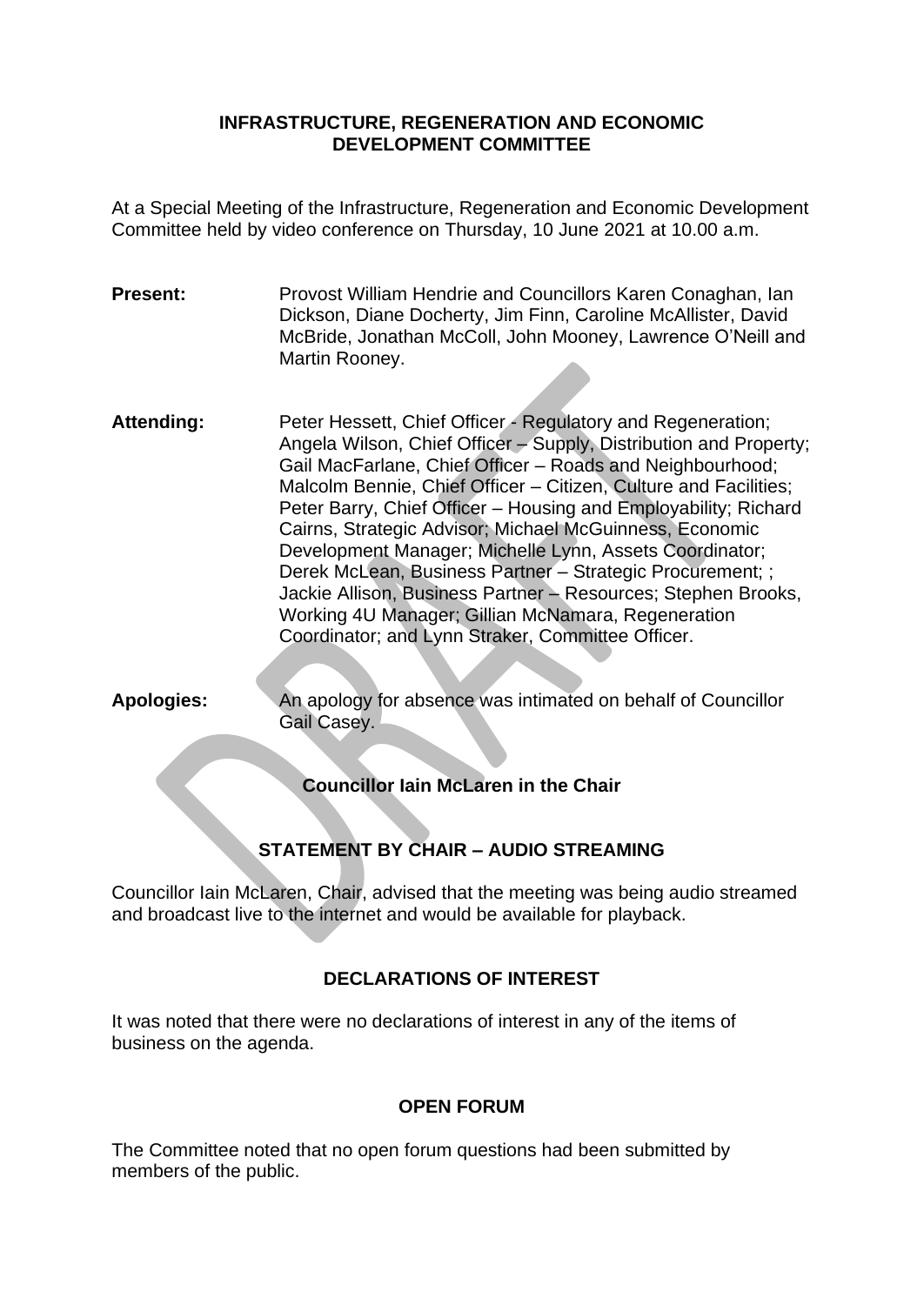## **LEVELLING UP FUND AND COMMUNITY RENEWAL FUND – PROPOSED BIDS**

A joint report was submitted by the Chief Officer – Regulatory and Regeneration and the Chief Officer – Housing and Employability seeking approval to submit bids to the UK Levelling Up Fund (LUF) and Community Renewal Fund (CRF) by the round 1 deadline of 18 June 2021.

After discussion and having heard the Chief Officer – Housing and Employability, the Chief Officer – Regulatory and Regeneration, Economic Development Manager, and the Working 4U Manager in further explanation and in answer to Members' questions, the Committee agreed:-

- (1) to approve the proposed bid for Dumbarton Town Regeneration for LUF;
- (2) to note the opportunity to develop a bid for a major transportation project in later rounds of the LUF Programme;
- (3) to approve West Dunbartonshire Council's approach to the delivery of the Community Renewal Fund and recommended list of eligible projects to be submitted to the UK Government for second stage assessment; and
- (4) to authorise the commencement of procurement processes relating to the projects in the Dumbarton Town Regeneration bid.

Note: Councillors McBride and O'Neill left the meeting after this item.

# **SALE OF LAND, LEVEN STREET, ALEXANDRIA**

A report was submitted by the Chief Officer – Supply, Distribution and Property recommending the sale of the above property to Grants Vehicle Repairs Limited for a figure of £100,000 exclusive of VAT and seeking Committee approval to conclude the sale of the property at this figure.

After discussion and having heard the Assets Coordinator in further explanation and in answer to Members' questions, the Committee agreed:-

- (1) to approve the sale of the property to Grants Vehicle Repairs Ltd, 8 Leven Street, Alexandria G83 0SR for a figure of One Hundred Thousand Pounds exclusive of VAT;
- (2) to authorise the Chief Officer, Supply, Distribution and Property to conclude negotiations; and
- (3) to authorise the Chief Officer Regulatory and Regeneration to complete the sale on such conditions as considered appropriate.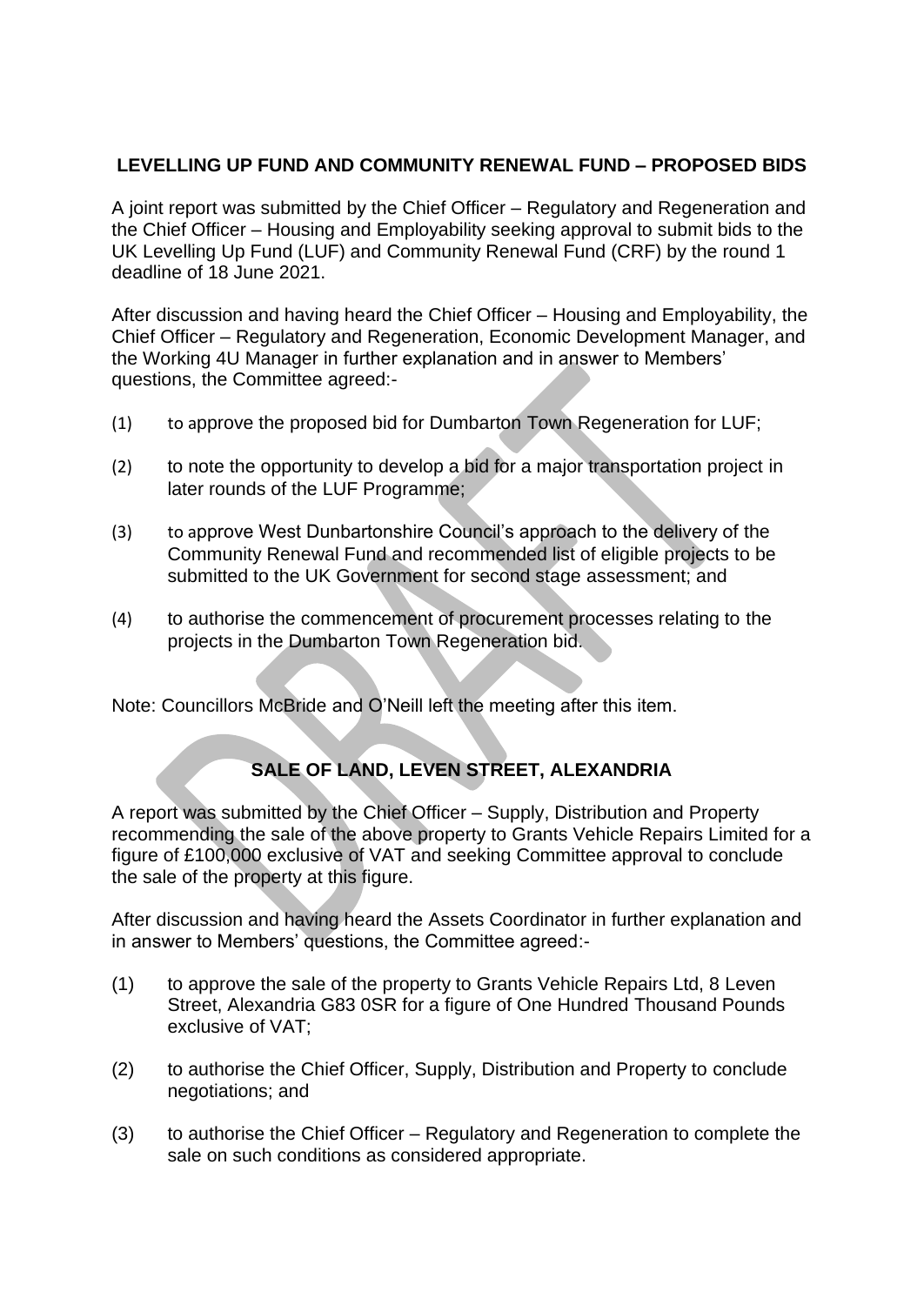### **DELEGATED AUTHORITY, CONTRACT AUTHORISATION REPORT – RECEPTION, PROCESSING AND TREATMENT OF GLASS**

A report was submitted by the Chief Officer – Roads and Neighbourhood seeking approval to authorise the Chief Officer – Roads and Neighbourhood to tender for the Reception, Processing and Treatment of Glass.

After discussion and having heard the Chief Officer – Roads and Neighbourhood and the Business Partner – Strategic Procurement in further explanation and in answer to Members' questions, the Committee agreed:-

- (1) to authorise the Chief Officer Roads and Neighbourhood to undertake, on behalf of West Dunbartonshire Council (WDC), a tendering exercise for the Reception, Processing and Treatment of Glass; and
- (2) to note that the contract for Reception, Processing and Treatment of Glass shall be for a period of three years with the option to extend for a further twelve months with an expected commencement date of the contract being 1 September 2021.

## **CONTRACT AUTHORISATION REPORT – PROCESSING AND TREATMENT OF CO-MINGLED RECYCLATE**

A report was submitted by the Chief Officer – Roads and Neighbourhood seeking approval to authorise the Chief Officer – Roads and Neighbourhood to conclude the extension to our current Processing and Treatment of Co-mingled Recyclate contract for six months.

After discussion and having heard the Chief Officer – Roads and Neighbourhood and the Business Partner – Strategic Procurement in further explanation and in answer to Members' questions, the Committee agreed:-

- (1) to note the circumstances advised regarding the requirement for a contract extension at this point as detailed in the report;
- (2) to authorise the Chief Officer Regulatory and Regeneration to conclude on behalf of West Dunbartonshire Council (WDC), the six month extension of the contract for the Processing and Treatment of Co-mingled Recyclate at a value of £337,500 ex VAT. (2,700 tonnes x £125.00) (current rate); and
- (3) to authorise the Chief Officer Roads and Neighbourhood to re-tender on behalf of West Dunbartonshire Council (WDC), the requirement for Processing and Treatment of Co-mingled Recyclate for a maximum period of 4 years, in advance of the extended contract end date and to commence by 1 November 2021.